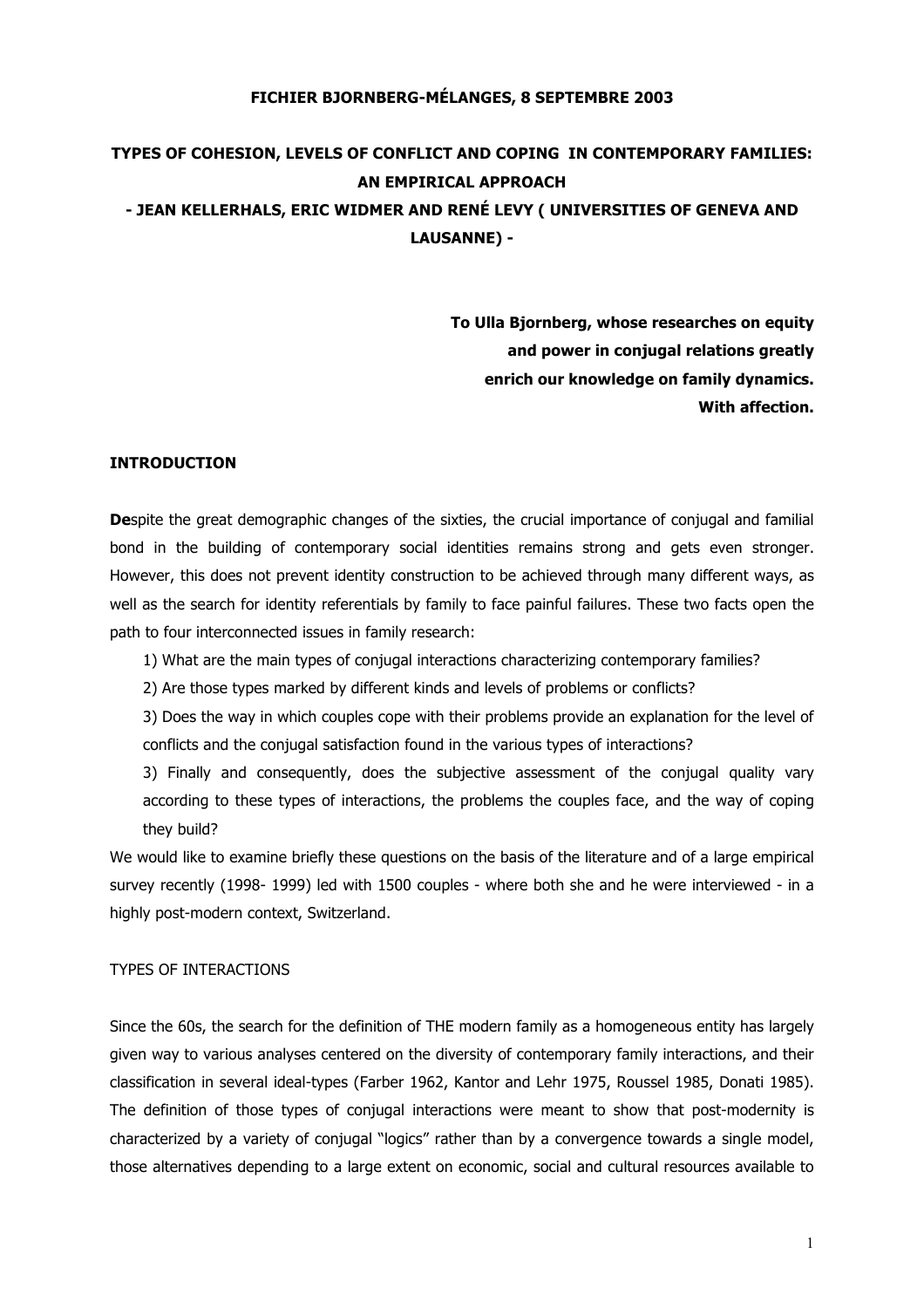the couples. Research on those interactions types has progressively underlined the importance of five dimensions:

- 1) The degree of fusion which designates the extent to which individual resources (such as time, activities, money, ideas, feelings) are put in common – opposes to the extremes couples and families basing their balance on similarity, resemblance and consensus to others basing it on research of authenticity and autonomy;
- 2) The degree of openness which designates the intensity of the exchanges between the family group and its social environment – opposes to the extremes families who want to keep their cohesion through a homebird attitude to others who only conceive their cohesion through the processing of outside energies and information ;
- 3) The priority given to instrumental or expressive goals in the couple opposes to the extremes families who insist on social integration and economic success of the group to others who prefer relations based on tenderness, communication and psychological comfort
- 4) The degree of differentiation of roles which designates the extent to which specific tasks are attributed differently to both genders – opposes an exchange based on preestablished codes to a negotiation based on cooperation;
- 5) The level of ritualisation that is the extent to which the daily family life is ruled by precise and constraining norms – refers to the same analysis.

The first three variables refer to the dimension of cohesion, i.e., the way in which couples construct their we-ness in defining the inner and external boundaries of the group. The two last types are associated with regulation, i.e., the way actions are coordinated within the group.

On this basis, what kind of ideal types of family interactions can we distinguish ? In our recent research on 1500 couples, a cluster analysis based on 43 indicators pertaining to the five dimensions we just mentioned allowed us to define five – not only one - contrasted types of couples interactions (Widmer, Kellerhals and Levy, 2003, Table 3.29, p. 121):

Couples of type Bastion are characterized by a strong tendency to fusion, closure and gender differentiation. All individual resources are to be put in common, and the main value to be achieved is consensus and similarity. A good couple is the one where differences are minimal. Openness, or contacts with the external world are not valued much. Quite to the contrary some mistrust exists toward external actors, where intimacy is much valued. The family as a group comes first compared with individual interests or orientations. This rather close and warm world is sustained by a traditional division of labor between genders, in relations with rigid norms. This strong differentiation also strengthens goals priority, women being much more internally oriented in this type than men. Couples of type Association are on the opposite. Associative couples are open and autonomous at the same time. They also present a quite egalitarian power and role distribution, with no difference between spouses on instrumentality and expressiveness. Their openness is associated with high scores of social participation. The central values structuring this kind of functioning are at the same time the quest for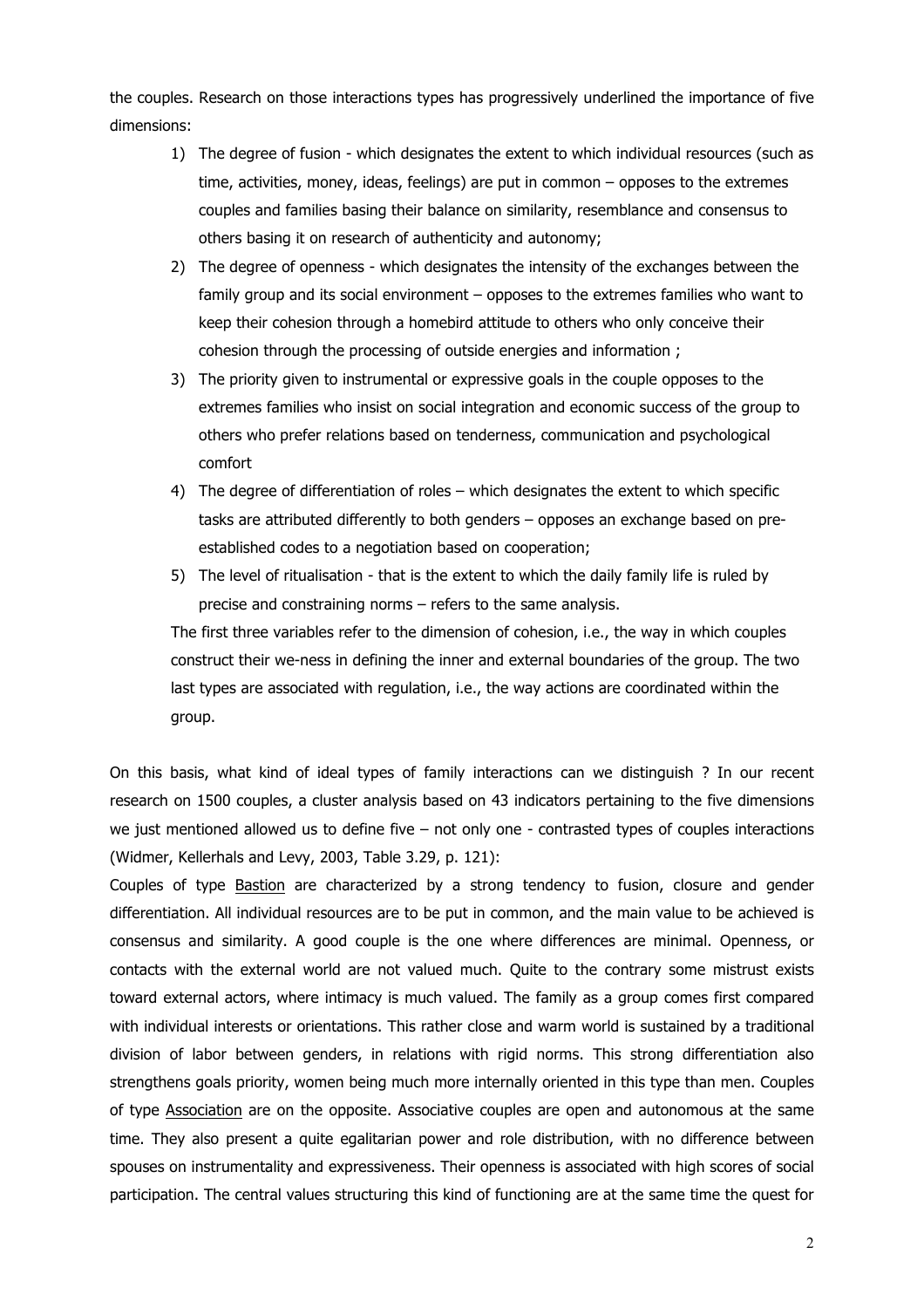personal authenticity and the negotiation of individual rights. This gives a strategic importance to communication. Couples of type Companionship are characterized by a strong tendency toward fusion. At the same time, they show a very strong tendency to openness. The level of sexual differentiation is close to the average. The companionship couples make a very frequent use of environmental resources in order to reinforce internal solidarity. The central value is community, seen as a common fate between couple and its belonging groups. Couples of the Cocoon type are characterized by high levels of fusion and closure. But they do not present a high-level gender division of domestic and relational roles. They mainly emphasize the internal goals of the union for both spouses. Their functioning is at the same time warm, closed, and relatively free of gender biases. The dominant value is comfort, both psychological and social. Couples of type Parallel are characterized by a strong differentiation of domestic and relational roles between spouses. They are strong on female expressiveness and on male instrumentality. Parallel couples have comparatively low scores of fusion and high scores of closure. Those are couples who feel threatened by the external world (to the family) without investing the internal relationships. The idea of separate worlds for spouses seems to be at the center of the functioning of those couples. Here, a good couple is characterized by order and regularity.

#### PROBLEMS AND CONFLICTS

So, this analysis convinces us that modernity is characterized by the coexistence of some contrasted types of family "projects" rather than by convergence towards only one pattern (cf. Roussel, 1985). But the question is then to know if these types have similar levels and types of conflicts, or host similar problems. The interest for the definition of various conjugal styles in post-modern societies is linked with the ambition of responding in an informed manner to authors predicting either the coming of a radical crisis of the family or the coming of a golden age of conjugal intimacy at last freed from traditional and institutional constraints. This intention inspired several typologies, notably those of Reiss and Olson (Olson and McCubbin, 1983, Reiss. 1981). Let's address this issue in referring here to the difficulties couples may encounter in achieving various basic tasks that every group has to complete, such as

- a) the definition of priority objectives of the group,
- b) the establishing of boundaries between the individuals, the group and the environment and
- c) the coordination of roles, models and disciplines.

From this point of view, one can hypothesize that conjugal conflict is associated with three major types of tensions, which characterize the conjugal project in the Western culture. The first tension opposes the frequent "fusional" ideals of conjugal happiness, in which "sharing" is considered as the key to happiness, to the rather individualistic ideas of the "self", in which clearly establishing personal rights and autonomy is considered as a sign of psychological maturity and an evidence of relational success. Creating and maintaining the 'good distance', an essential element to the cohesion of the group, is often seen in that case as fragile. One can likewise consider, together with Ashkam (1984),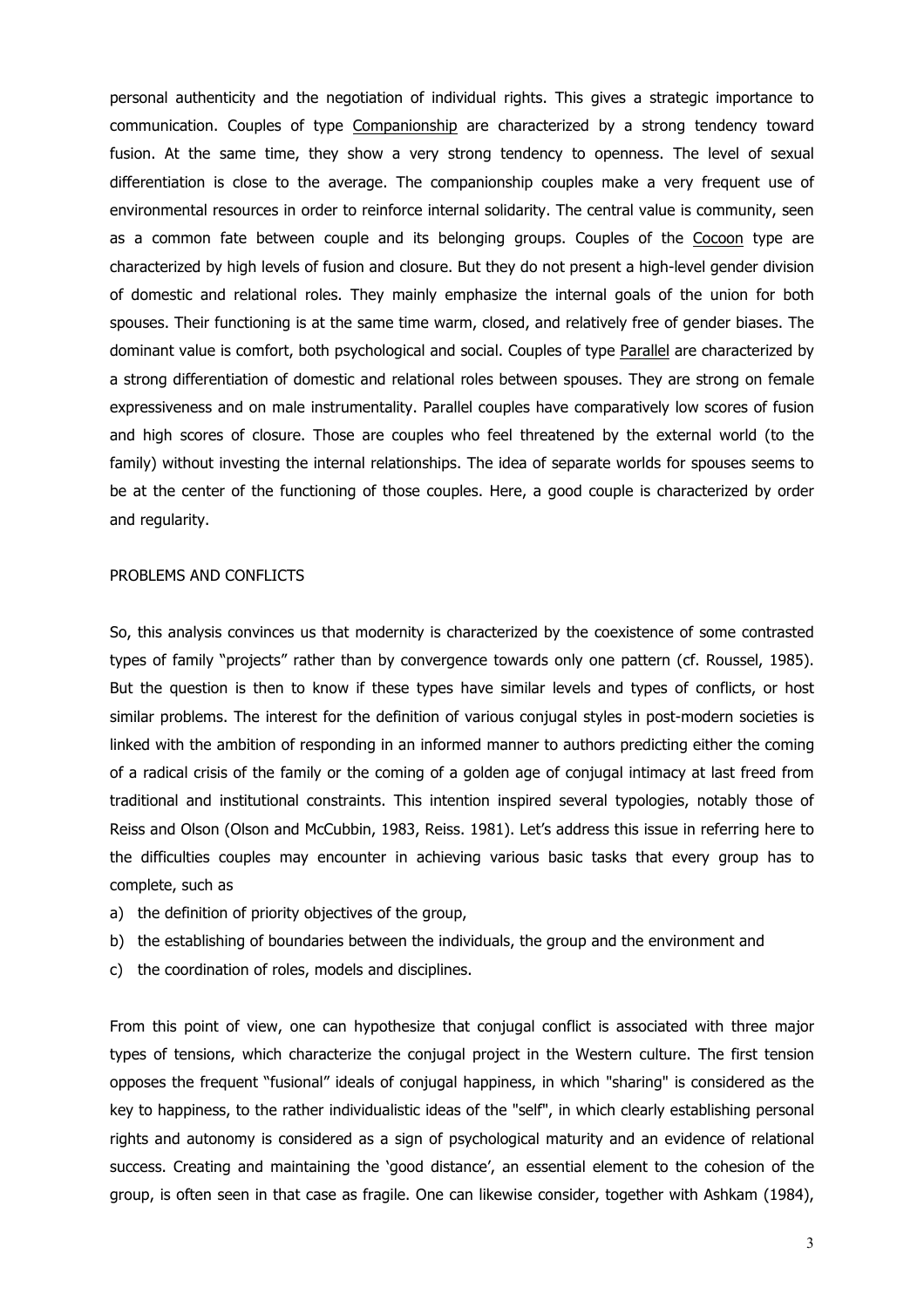that the concern for security and stability, as much in social life than in conjugal relationships, often conflicts with the aspiration to identity, perceived as the expression of some authenticity which valorizes innovation and change. The second tension is constituted by an obvious gap between, on one hand, the representations and ideals that insist on equality and the altruistic negotiation of power, and, on the other hand, the persistence of quite unegalitarian practices, be it in matters of domestic activities or socialization roles (cf. Björnberg's analysis of equity for these matters). And a great number of analysts link this apparent inertness of family behaviors with the persistence of economic disparities between men and women that affect the management of domestic power all the more so, since the latter has lost all legitimating discourse. Finally, the gap existing between the social representations of the family bond and the actual family experience in everyday life has often been brought to the fore. On one side, the privatization thesis states that the conjugal organization should mainly depend on individual needs and desires (institutions should serve individuals and not the other way round); in the same perspective, love should transcend all limits and disregard all opposing norms. The privatized and promethean imaginary is often constructed by the media. But on the other side, the strength and rigidity of the norms of various institutions (schools, health care, child care, professional, administrations, etc.) greatly constrains family realities, and the resources at the couple's disposal are often scarce. This leads Denzin (1987) to write that a large amount of mediatic messages present 'family myths' that, being very far from the intimates' concrete life, are both unable to constitute a guidance for daily activities, and nevertheless disqualify the everyday experience of family members. To summarize, functional problems that couples have may be associated with inequality of roles, with tensions between needs of fusion and needs of autonomy, and, finally, with the way in which families deal with their environment. Thus, we hypothesize that the nature of these problems, as well as their frequency, depend on the degree of fusion of resources, and the degree of rigidity of regulation.

These cultural tensions relating to autonomy, equality and privatization have of course their echo in the types of interaction of the couples and in the conflicts or problems they meet. Our study on 1500 couples with whom these themes were approached through some twenty indicators screened with a MCA leads to group these problems in three main categories :

a) problems of social deviance (violence, sexual roughness, addictive behavior, etc.)

b) problems related with coordination of activities and projects of the family members and finally

c) relational or interactional problems (problems of communication, affective disillusion, important difficulties with the spouse's personality, etc.). A first striking result is the high frequency of problems and open conflicts in the observed sample. At the time of the interview, 23% of the couples meet three or more of the severe problems quoted above (38% two or more, 62% one or more). When considering past and present problems, 25 % of the couples have met five or more severe types of difficulties (61 % more than two). By category, we can observe that 29% of the couples have met more than two important relational problems in their life course; 29% have met more than two important coordination problems. Problems related with violence and drug abuse are much less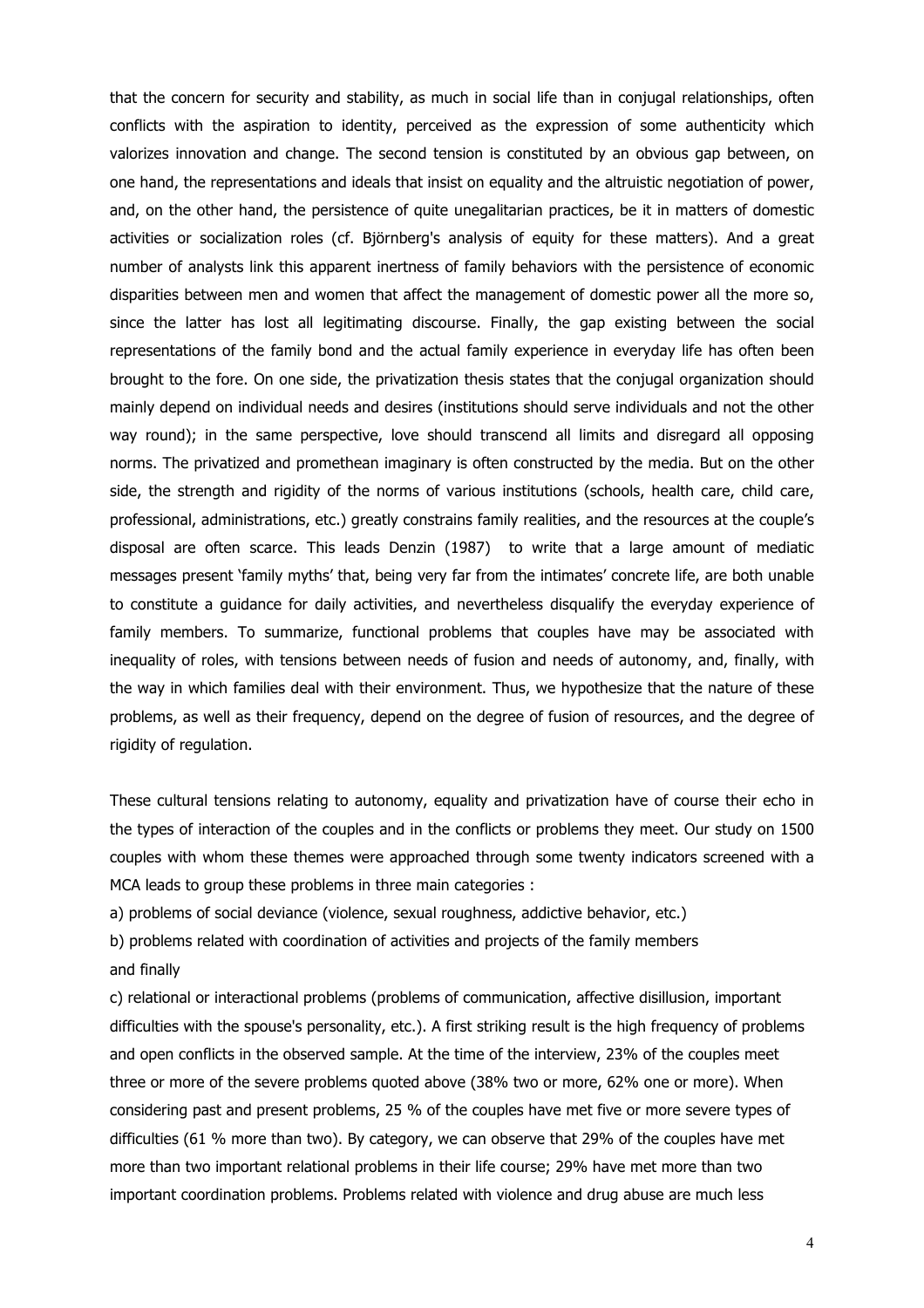frequent but still more than one couple in four (27%) have met at least one such a problem in its life course. 30% of the couples experience serious or severe open fights, this proportion reaching 20 % for the open fights which are in the mean time serious and frequent. Apart of that, problems pertaining to the performance of parental roles reach 47 % of the interviewed parents.

The second striking fact is that the frequency of the three categories of problems shows a similar profile, depending on the types of interaction. From our results, it appears clearly ( Widmer, Kellerhals and Levy, 2003, Table 4.12, p.160) that the companionship style of interactions is associated with a lower level of problems than any other interactional style (severe current problems presents in 12 % of the couples in the first case, as compared with 33% in Association or Parallel couples). When open conflicts occur, they are much less serious and reconciliation is much easier than for other couples. In contrast, Parallel and Associative couples score very high on almost all indicators of conflict. Both males and females of those couples acknowledge a higher level of tensions and more frequent open conflicts than the average. They show higher rates of problems of any kinds. Cocoon and Bastion couples, on the other hand, are rather close to companionship couples, with a slightly higher frequency of problems and open conflicts.

#### **COPING**

This correlation between the types of interactions and the level of problems couples encounter leads us to wonder whether certain types of interaction are by essence more conflictual (because they are opposed to some elementary instincts) or if it is rather due to the coping modes used for managing the problems which arise in the family. Indeed, various dimensions of coping emphasized by literature (cf. for instance Bouchard et al. 1997) - Agressiveness, Support and Avoidance as far as the relational aspects of coping are considered; Rationality, Communication, Emotional control and Activity as far as actional aspects of coping are taken into consideration - can very well depend on the degree of fusion, openness and differentiation characterizing conjugal interactions. Some types of interaction can then by characterized by a lack in coping, leaning in turn to a pile up of problems. This assumption could explain the fact that we meet a difference in quantity - rather than in quality - of problems between the various types of interaction considered hereafter. These assumptions seem to be in accordance with the results of our study. When we relate the dimensions of coping We have mentioned with the types of interactions, we can observe that, although companionship and cocoon couples show similarly low levels of conflicts and tensions, they have quite different ways of solving the problems they face. Companionship couples show high support and reject aggressiveness and avoidance, whereas cocoon couples are comparatively low on support and do not reject avoidance strategies. Quite differently, associative couples, who show frequent open conflicts, report high levels of aggressiveness and communication (for women) at the same time. Quite differently, parallel couples, which also have frequent disagreements and problems, are much less communicative and external. To summarize, identical levels of conflict do not trigger identical coping strategies. Conjugal interactional styles promote various modes of coping independently of their association with conjugal conflict (Widmer, Kellerhals and Levy, 2003, graph 5.5., p.221).

5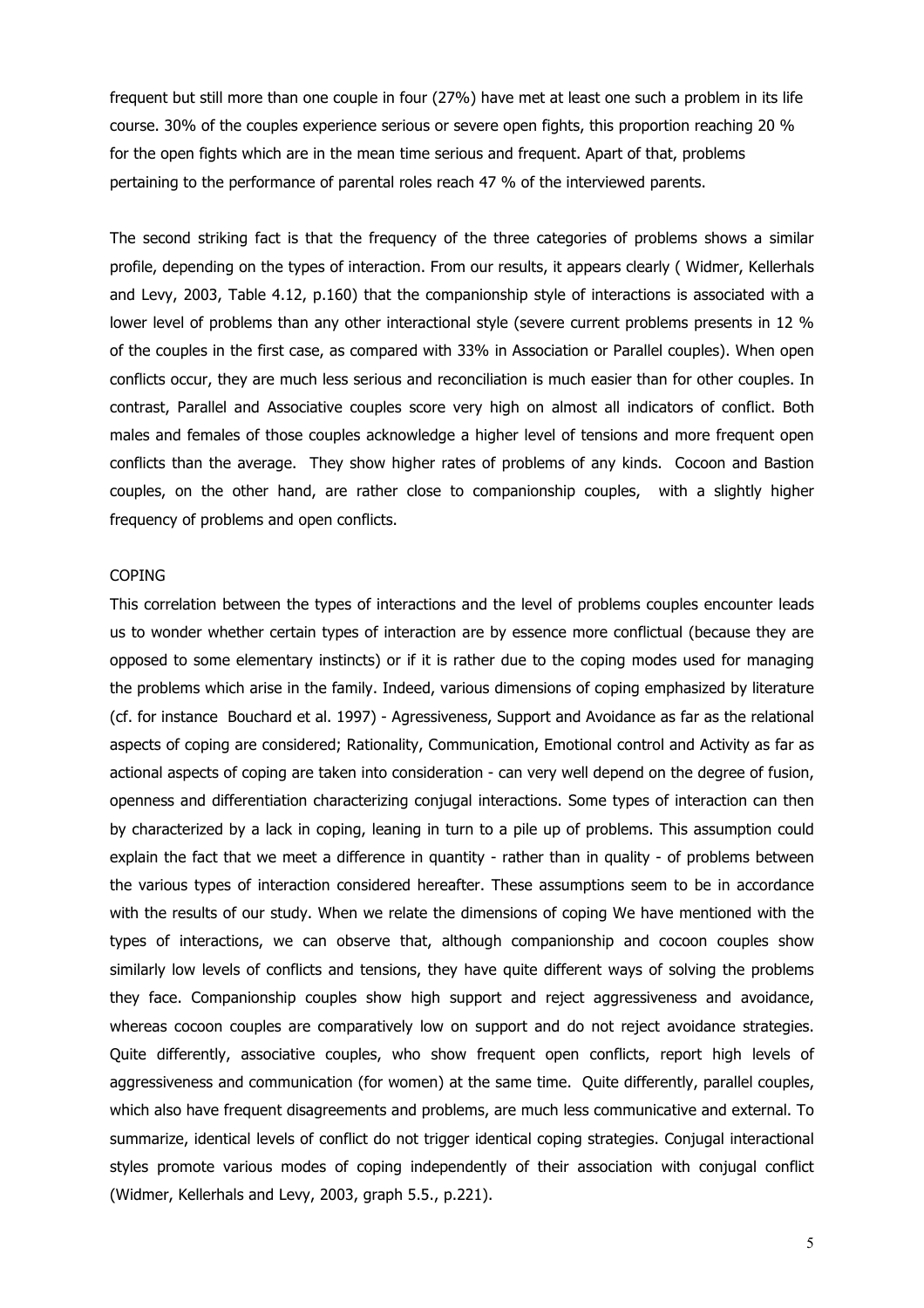### EVALUATION OF THE CONJUGAL QUALITY AND THE MEDIATING EFFECT OF COPING

Let's turn now on to our fourth question: is the amount of problems encountered by the couple associated with a darker subjective evaluation of the conjugal quality, and which is the mediating role of coping in this dynamic system? The literature envisages this evaluation of the conjugal quality from three very different points of view (cf. for instance Johnson et al. 1986) :

a) the divorce proneness,

b) the subjective rating of satisfaction with the main aspects of conjugal lige and

c) the degree of psychological well-being of the spouses as measured, for instance, by a scale of symptoms of depression.

Our results (Widmer, Kellerhals and Levy 2003, table 6.10, p.246) show that there is quite a strong correlation between types of conjugal interactions and

- a) divorce proneness;
- b) conjugal satisfaction
- and
- c) depressive symptoms.

Parallel couples are associated with the highest conjugal dissatisfaction and the most frequent thoughts of separation for both males and females. Companionship couples have the lowest scores on both measures for both genders. Associative couples have a similar profile to parallel couples, although less extreme. Cocoon and bastion couples lay in between. Correlation between signs of depression and conjugal styles of interactions confirms those results. Again, parallel couples show the highest scores on the scale of depression, whereas companionship couples show the lowest scores, the other three types laying in between. Interestingly, scores of women are more sensitive to conjugal styles of functioning than scores of men.

But in order to test more completely our assumption on the mediator role of coping in the relation between types of interaction and level of conflict, it is useful to try a single multivariate analysis based on a structural model with latent variables, which specify which variable has an effect on which other variable. It happens clearly (Widmer, Kellerhals and Levy, 2003, Graph 6.1, p.250) that the mediating role of coping is confirmed by this structural model, as fusion, closure and differentiation of regulation mainly influence coping, which in turn has an impact on conjugal problems and conjugal quality. In consequence, this analysis confirms that the effect of the interactional structures is indirect, as it is mediated by coping quality. Only one direct path exists between level of closure and symptoms of depression of women. Let us underline that there is no direct relationship between types of conjugal interactions and conjugal quality.

### **CONCLUSION**

Our results show that a strong emphasis on autonomy, a strong tendency toward closure of family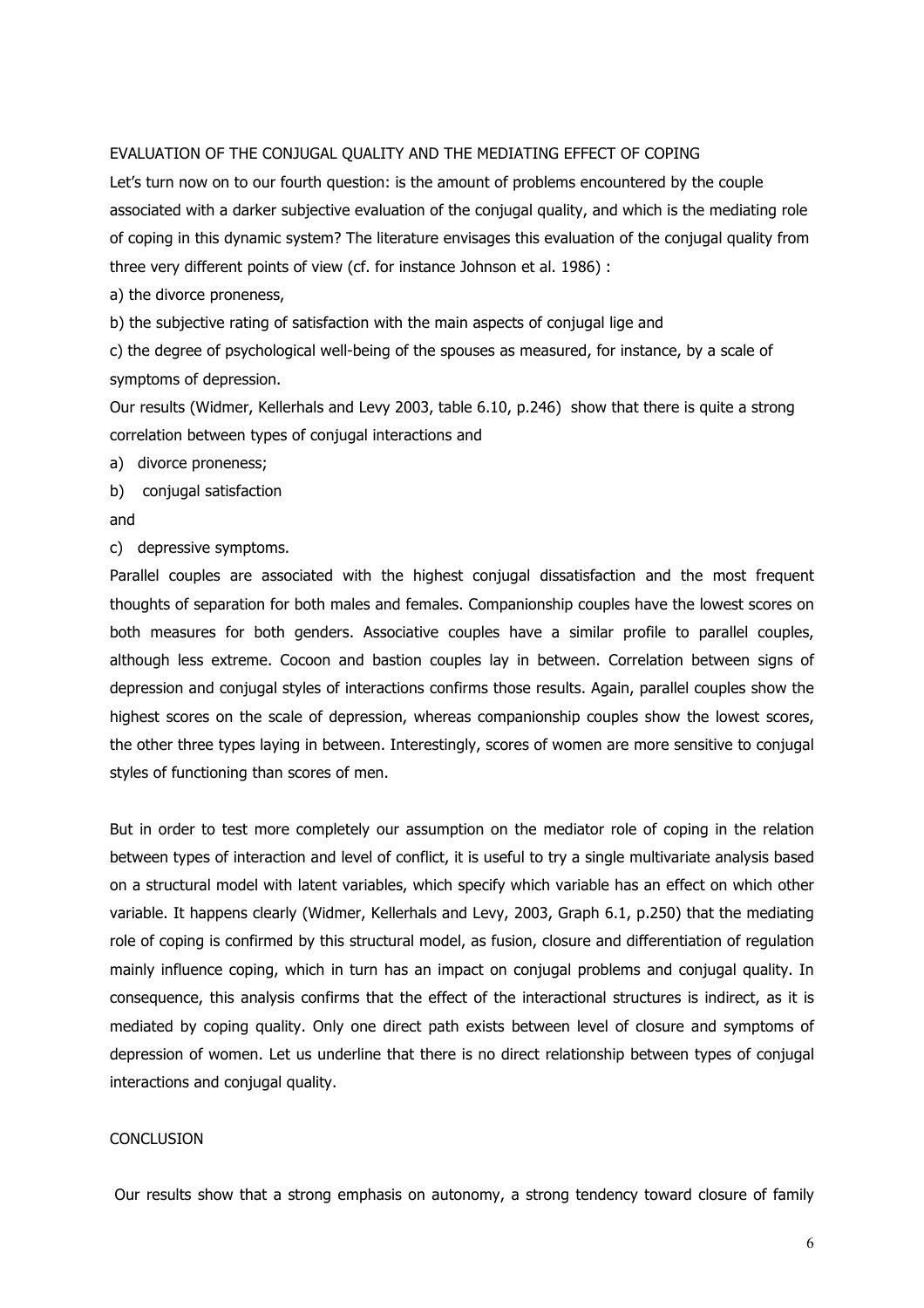life and a rigidly gendered organization of conjugal roles are associated with increased conjugal problems and a deterioration of conjugal quality. In other words, privatisation, inequality and the individualism referred to above play a crucial role. When those three variables are considered jointly, they make a very significant difference as far as the various outcomes mentioned above are concerned. For instance, 41% of autonomous, closed and rigidly gendered couples had severe conjugal problems at the time of the interview. This proportion reaches only 8% in fusional, open and equal couples. 54% of the first category have thought to divorce, versus only 22 % of the second category. Marked depressive attitudes appear in 41 % of the women in the first category, versus 15 % in the second.

These results are congruent with Olson's and Reiss's analysis, which show that some porosity of family boundaries, some flexibility in rule making and a certain balance between autonomy and community are essential for an adequate functioning (Olson and McCubbin, 1988,1989, Reiss 1971). Our analysis precises the importance of the mode of coping. Active coping is associated with a Companionship mode of interactions, whereas more extreme couples (in the sense of Olson) are correlated with poorer types of coping. A strong emphasis on autonomy in conjugal relationships seems to make it extremely difficult for couples to deal adequately with problems. And this poor coping appears in return to stimulate the growth of unsolved and severe conflicts.

The question is then to know – and we would conclude by this – whether the types of interactions we have been observing exclusively depend on psychological factors or if it is the level of socio-economic resources of the couple that influences its type of interactions. Our results show that the poorer the social resources, the higher the frequency of Parallel, Bastion and Cocoon types of interactions. The richer these resources – notably those of the women – the more frequent the Association type. This correlation corresponds to two different kinds of difficulties of the couples at the bottom and the top of the social hierarchy. At the bottom, the lack of power and resources produces altogether a very strong investment in the couple and a kind of distrust towards environment which in turn often leads to dysfunctional behaviors, such as a high value put on rigid norms preventing a good adaptation to a changing context, or the pointing out a scapegoat which provides the couple a kind of identity or sense in an uncontrolled world, or even the locking away of the couple in an enmeshed relationship, which is a manner of eliminating the complexity of a world felt as dangerous and unmastered. At the top of the hierarchy, the importance of the resources at the partners disposal – which allow various kinds of alternatives to the present relation  $-$  coupled with gender inequalities may encourage a certain disengagement which prevents the search for coordinated and efficient modes of coping (cf. also our former results in Kellerhals et al. 1982, 1993). In conclusion, let's say that if it is true that couple and family life are of a central importance in the building of contemporary identities, it nevertheless often happens, in a constantly moving world with very complex opportunity structures, that the structure of social context interactions does not allow partners to conveniently solve problems they have to face. As a result, this relation - supposedly meant to build the identity of the partners contributes in most cases to destroy it. A valuable way of reducing this risk could be found in strengthening the ability of the couple, and hence of the family, in the art of coping. This could be done in cooperation with professionals like family therapists and family counselors. Becoming more

7